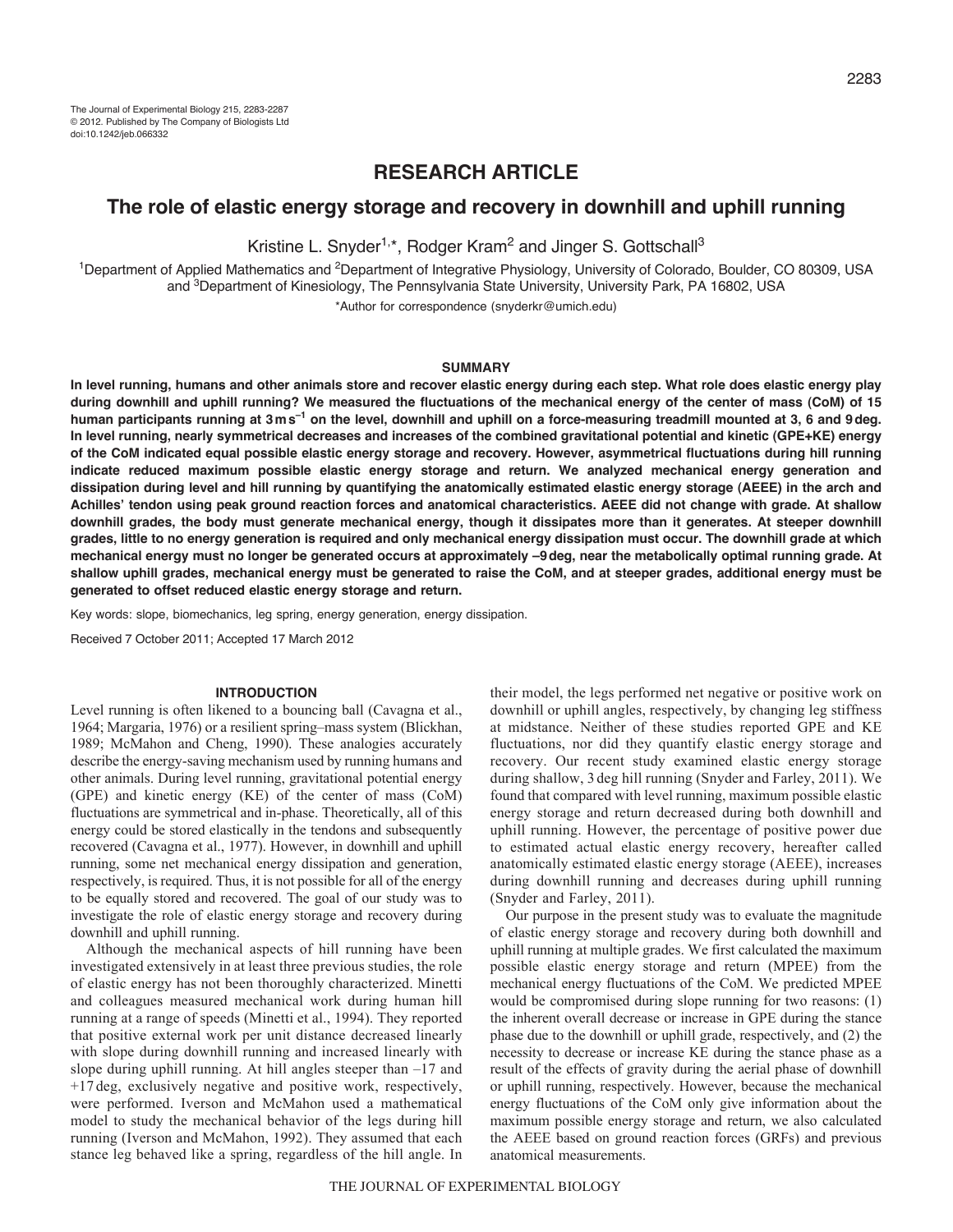#### **MATERIALS AND METHODS**

Data were collected from 9 men and 6 women (mass 65.0±9.4kg, mean  $\pm$  s.d.). All of these healthy, recreational athletes gave written informed consent that followed the guidelines of the University of Colorado Human Research Committee.

Participants ran at  $3 \text{ m s}^{-1}$  on the level, downhill and uphill on a force treadmill mounted to 3, 6 and 9deg wedges (Gottschall and Kram, 2005; Gottschall and Kram, 2006; Kram et al., 1998). Because of the lengthy process of changing the treadmill angle, each participant completed experimental sessions on four different days. Randomizing the order was not a concern because participants completed sessions with at least a day of rest between sessions. At the beginning of each session, participants completed a 5min warmup on a level treadmill. They then ran for 1min at their preferred step frequency on the force treadmill both downhill and uphill at the pre-determined grade, or on the level (Fig.1). The collection period was chosen to facilitate the steep uphill angles. A shorter period would not have allowed the movement patterns to stabilize, and a longer period could have induced fatigue. We collected the normal and parallel components of the GRF data at 1000Hz (LabView 4.0, National Instruments, Austin, TX, USA), and then analyzed the last 10s of each trial.

After data collection, we filtered the GRF data and calculated the mechanical energy fluctuations of the CoM. The filter was a numerical fourth-order, zero phase-shift, low-pass Butterworth filter with a cut-off frequency of 20Hz. We created a Matlab integration program based on the method of Cavagna (Cavagna, 1975) and modified it for hill running. In order to calculate the instantaneous GPE of the CoM, we combined the normal and parallel measurements into a global vertical force (**F**vertical) equal to  $(\mathbf{F}_{normal} \cos \theta) + (\mathbf{F}_{parallel} \sin \theta)$ .  $\mathbf{F}_{normal}$  is the force perpendicular to the treadmill belt, **F**parallel is the force parallel to the treadmill belt, and  $\theta$  is the angle of the treadmill relative to the ground. We calculated the instantaneous vertical acceleration (*a*vertical) equal to  $(\mathbf{F}_{vertical} - mg)/m$ , where *m* is equal to the participant's body mass and  $g$  is equal to the gravitational acceleration,  $9.81 \text{ m s}^{-2}$ .

We calculated the instantaneous vertical velocity  $(v_{\text{vertical}})$  of the CoM by integrating the vertical acceleration  $(a_{\text{vertical}})$  with respect to time and adding an integration constant. For level running, we used the Cavagna method to determine the integration constant, knowing that the average vertical velocity over a complete step is zero. For hill running, we calculated the integration constant, knowing that the average vertical velocity over a complete step was equal to the  $v_{\text{tread}} \sin\theta$ , where  $v_{\text{tread}}$  is the velocity of the treadmill belt.

We calculated instantaneous vertical height ( $h_{\text{vertical}}$ ) of the CoM by integrating the vertical velocity  $(v_{\text{vertical}})$  with respect to time and adding an integration constant. For level running, we used the Cavagna method to determine the integration constant for this calculation by assuming that the CoM returns to the same vertical



Fig. 1. Force-measuring treadmill mounted at 9 deg.

position at the end of each step. For hill running, we calculated the integration constant, knowing that over a complete step the CoM changes vertical height by an amount equal to  $(v_{\text{tread}} \sin \theta) \times t_{\text{step}}$ , where  $t_{step}$  is equal to the stance time and aerial time of one limb. Finally, we calculated the instantaneous GPE as  $mgh$ <sub>vertical</sub>.

To calculate the instantaneous KE fluctuations of the CoM, we used the normal and parallel GRF measurements (**F**normal and **F**parallel). First, we determined the instantaneous acceleration in each direction ( $a_{normal}$  and  $a_{parallel}$ ) equal to ( $\mathbf{F}_{normal}$ – $mg\cos\theta$ )/*m* and  $(\mathbf{F}_{parallel}-mg\sin\theta)/m$ , respectively. Next, we calculated the normal and parallel instantaneous velocities  $(v_{normal}$  and  $v_{parallel})$  by integrating the acceleration  $(a_{normal}$  and  $a_{parallel}$ ) with respect to time and adding an integration constant that was adjusted for the hill angle. We calculated the integration constant by knowing that the average parallel velocity was equal to the  $v_{\text{tread}}$  and that the average *v*normal was zero. Finally, we combined these normal and parallel velocities ( $v_{normal}$  and  $v_{parallel}$ ) using the Pythagorean theorem to determine the resulting instantaneous velocity of the CoM and then KE,  $0.5mv^2$ <sub>result</sub>.

We quantified the mechanical energy fluctuations per step, and averaged the stance and swing phases separately over all steps for each participant. Additionally, we calculated the decreases and increases in GPE, KE and combined (GPE+KE) energy  $(E_{com})$ . Maximum possible elastic energy storage was defined to be the difference between initial and minimum *E*com during the stance phase and energy return was defined to be the difference between the ending and minimum  $E_{com}$  during the stance phase. MPEE was defined as the smaller of these two values.

After calculating MPEE, we determined an anatomically based estimate of the elastic energy (AEEE) that could be stored in the Achilles' tendon and the arch aponeurosis for each grade based on the GRFs using methods adapted from previous studies (Alexander and Bennet-Clark, 1977; Ker et al., 1987). These researchers used moment arm measurements to determine the forces in the arch and the Achilles' tendon based on GRFs. Alexander and Bennet-Clark then used calculations of the stress and length change in the Achilles' tendon to calculate strain energy in the tendon (Alexander and Bennet-Clark, 1977). Ker and colleagues used force–length curves for the tendon from cadaveric feet to determine stiffness in each structure for a given GRF, which could then be used to calculate elastic energy storage (Ker et al., 1987). Assuming similar relative moment arm measurements, we estimated the amount of force in the arch (**F**arch) and Achilles' tendon (**F**Ach) using  $\mathbf{F}' = (\mathbf{F}/\mathbf{GRF}_{peak})\mathbf{GRF}'_{peak}$ , where **F** indicates the force in the arch or Achilles' tendon, and GRF<sub>peak</sub> the peak perpendicular force. Primes designate our calculations and unmarked variables ( $\mathbf{F}_{\text{arch}}=4.7\,\text{kN}$ ,  $F_{Ach}$ =6.4kN, GRF<sub>peak</sub>=1.9kN) indicate values from the previous studies (Alexander and Bennet-Clark, 1977; Ker et al., 1987). Assuming the same stiffness, we calculated elastic energy storage in each structure using the formula  $E' = E(\mathbf{F}'/\mathbf{F})^2$  (Snyder and Farley, 2011), where **F** indicates the force in the arch or Achilles' tendon, and *E* is elastic energy, 17J for the arch and 35J for the Achilles' tendon (Alexander and Bennet-Clark, 1977; Ker et al., 1987), and then summed together.

Finally, we analyzed these data across all conditions using a repeated measures design (ANOVA). We performed Newman–Keuls *post hoc* tests to ascertain the differences between conditions. Significance was defined as *P*≤0.05.

#### **RESULTS**

During level running, the CoM combined energy ( $E_{com}$ =GPE+KE) decreased and increased during each step by an almost symmetrical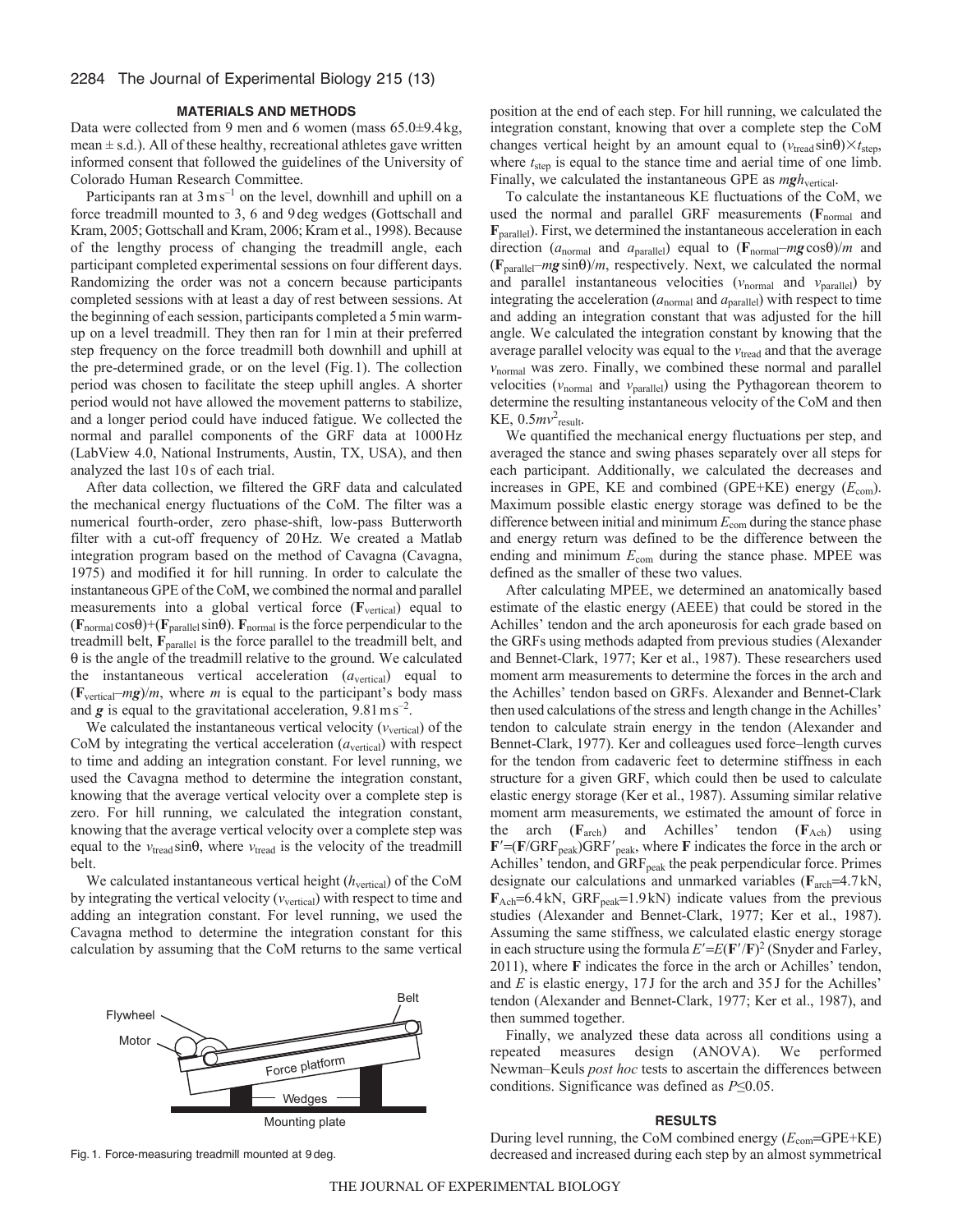

Fig. 2. Center of mass (CoM) mechanical energy *versus* time for a 54 kg participant. Solid lines indicate the stance phase and dashed lines indicate the aerial phase. (A)GPE, gravitational potential energy; (B) KE, kinetic energy; (C)  $E_{\text{com}}$ , combined (GPE+KE) energy.

85.1 and 84.9J, reaching a minimum value at approximately the middle of the stance phase. Therefore, it was theoretically possible that all of the *E*com lost by the CoM in the first half of stance was stored elastically and subsequently recovered during the second half of stance.

MPEE decreased at steeper hill angles, as demonstrated by the fluctuations of the  $E_{\text{com}}$  (Fig. 2, Table 1). At downhill angles of -9, –6 and –3deg, *E*com decreased by 110.4, 73.1 and 43.7J (74, 59 and 40%), respectively, more than it subsequently increased (all values *P*<0.001), indicating that all of the energy increase could have come from elastic energy recovery and an MPEE of 37.8, 50.6 and 65.6J. At uphill angles of  $+3$ ,  $+6$  and  $+9$  deg,  $E_{\text{com}}$  decreased by 39.7, 69.0 and 102.5J (39, 61 and 77%), respectively, less than it increased (all values *P*<0.0001), indicating that all of the energy increase could not have come from elastic energy recovery and an MPEE of 61.1, 44.6 and 29.8J.

We found similar values of AEEE for all grades (Table2) with a range of 31–37Jstep–2. However, because the combined energy necessary to lift and accelerate the body during the second half of stance ( $E_{com(+)}$ ) changed drastically at each grade (Table 1), AEEE represented 98, 71, 54, 43, 35, 30 and 24% of the total positive mechanical energy per step needed at grades of –9, –6, –3, 0, 3, 6 and 9deg, respectively.

#### **DISCUSSION**

As anticipated, mechanical energy fluctuations were asymmetrical during downhill and uphill running, reflecting decreases in the MPEE. However, AEEE was nearly constant across grades. During downhill running, some positive mechanical energy generation is still needed at shallow grades, though more dissipation occurs than generation. However, by –9deg, the AEEE accounts for nearly all the necessary energy generation, indicating that little to no positive energy generation is necessary, but some controlled dissipation must occur (Fig.3). During uphill running, at shallow grades, the AEEE is similar to that on the level, so positive energy generation is only needed to lift the CoM vertically. However, by +9deg, the decrease in energy of the CoM during the first half of stance is slightly smaller than the AEEE, indicating that, at steeper slopes, the body needs to generate positive energy to both raise the CoM and offset the diminished MPEE (Fig.3).

Our results suggest that both elastic energy use and muscular work contribute to the positive energy increases in level running. Though AEEE accounts for about 43% of the overall energy fluctuation during each step, the muscles must perform additional negative and positive work to lower and raise the center of mass. Further, there is an additional mechanical and metabolic cost associated with 'internal work', or moving the limbs relative to the CoM (Cavagna et al., 1964**)**. Based on these findings, we can infer that the cost of both force production (Kram and Taylor, 1990) to facilitate elastic energy use and positive muscular work contributes to metabolic cost in level running.

These biomechanical results may offer some insight into the metabolic energy cost of running. It has long been known that metabolic energy cost is reduced during downhill running compared with level running at the same speed. It has been shown that running is least expensive at a downhill angle between  $-6$  and  $-9$  deg (Margaria et al., 1963; Minetti et al., 1994). As the downhill angle increases beyond this optimal grade, metabolic rate increases. Our results indicate that at –9deg, on average, there is little to no energy generation required and only mechanical energy dissipation occurs (Table2), whereas at –6deg positive mechanical energy generation

|  | Table 1. Mechanical energy fluctuations during stance |  |
|--|-------------------------------------------------------|--|
|  |                                                       |  |

| Grade (deg) | $KE^{+}$ (J) | $KE†$ (J) | $\Delta$ KE (J) | $GPEL$ (J) | GPE <sup>1</sup><br>์ (J) | $\triangle GPE$ (J) | $E_{com} \downarrow (J)$ | $E_{\text{com}}$ 1<br>(J) | $\Delta E_{\text{com}}$ (J) |
|-------------|--------------|-----------|-----------------|------------|---------------------------|---------------------|--------------------------|---------------------------|-----------------------------|
| $-9$        | 79.2         | 30.3      | $-48.9$         | 69.8       | 8.3                       | $-61.5$             | 148.2                    | 37.8                      | $-110.4$                    |
| $-6$        | 64.9         | 30.8      | $-34.0$         | 59.0       | 19.9                      | $-39.1$             | 123.7                    | 50.6                      | $-73.1$                     |
| $-3$        | 60.5         | 31.3      | $-29.2$         | 49.0       | 34.5                      | $-14.5$             | 109.3                    | 65.6                      | $-43.7$                     |
| 0           | 46.8         | 39.4      | $-7.4$          | 38.4       | 45.7                      | 7.3                 | 85.0                     | 84.9                      | $-0.1$                      |
| З           | 32.7         | 42.6      | 9.8             | 28.6       | 58.6                      | 29.9                | 61.1                     | 100.8                     | 39.7                        |
| 6           | 28.0         | 44.2      | 16.2            | 17.4       | 70.3                      | 52.9                | 44.6                     | 113.6                     | 69.0                        |
| 9           | 24.9         | 49.6      | 24.6            | 6.7        | 84.6                      | 77.9                | 29.8                     | 132.3                     | 102.5                       |

Values represent means ± s.d. for all 15 participants. Up arrows indicate an increase in energy, whereas down arrows represent a decrease in energy. KE, kinetic energy; GPE, gravitational potential energy; *E*com, combined (GPE+KE) energy.

All downhill and uphill running conditions differed from level running (*P*<0.0001).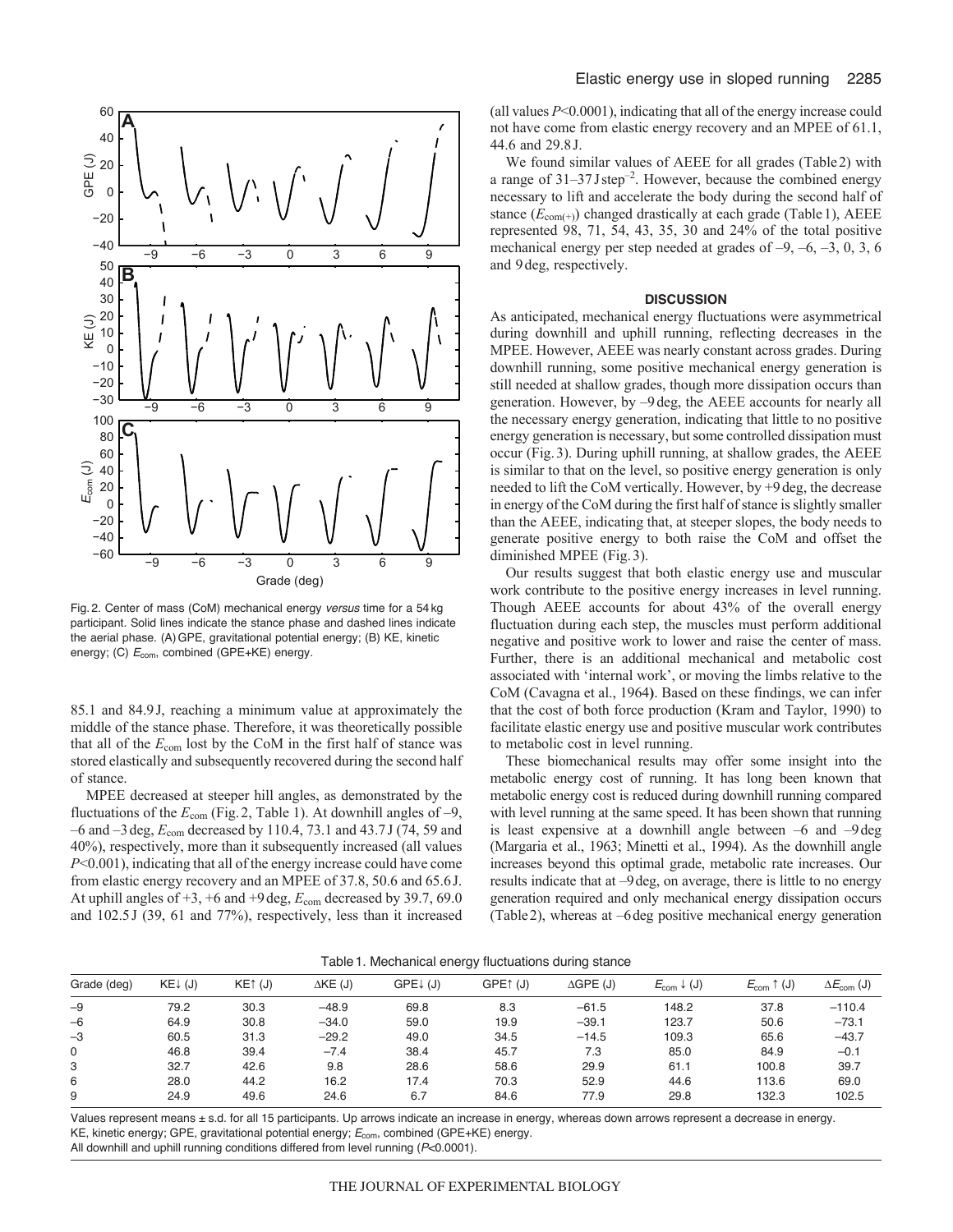

Fig. 3. Elastic energy storage and return, mechanical energy generation and mechanical energy dissipation change significantly with slope. These solid curves show the mechanical energy fluctuations of the CoM throughout stance. The black dashed lines represented the maximum possible elastic energy storage and return (MPEE). The gray dashed lines represent the anatomically estimated elastic energy storage (AEEE) based on ground reaction force and anatomical data for a typical participant (mass 70 kg). At moderate slopes (<6 deg), both mechanical energy generation and dissipation occur, though more generation occurs uphill and more dissipation occurs downhill. At around –9 deg, the AEEE reaches the energy decrease (increase) during the first (second) half of stance uphill (downhill). At steeper downhill slopes, the body must dissipate some of the elastic energy. At steeper uphill slopes, elastic energy storage decreases, so the body must generate additional energy to account for this decrease.

is still required. Further, while on average little to no energy generation is needed at –9deg, for participants around 70kg for whom the AEEE is likely most accurate, the grade at which positive power production is no longer needed occurs closer to –6deg. It is only for participants with a lower body mass, for whom AEEE may not be as accurate, that power production is needed at steeper downhill grades. It is therefore possible that the minimum metabolic energy cost occurs between –6 and –9deg because it is in the range within which elastic energy storage and recovery can account for all the necessary positive mechanical work. On steeper downhill grades, mechanical energy dissipation must occur, whereas on shallower downhill grades, though more mechanical energy is dissipated than generated, some positive mechanical energy must be generated during each step. Additionally, the relatively high and low efficiencies of positive and negative work production, respectively, likely contribute to the minimum cost occurring at a slightly shallower angle, as suggested previously (Minetti et al., 1994).

In contrast, metabolic cost is obviously greater during uphill than during level running. Margaria and colleagues showed that the relationship between uphill grade and metabolic cost is linear (Margaria et al., 1963). Some positive work must be performed to run on a level surface. However, the muscles must perform additional positive work to travel uphill, though some energy dissipation occurs during each step at shallower grades. At steeper uphill grades, the AEEE is slightly less than the MPEE, which, during uphill running, is equal to the decrease in energy during the first half of stance. This difference indicates that additional mechanical energy must be generated at steeper uphill grades to compensate for the diminished possible elastic energy storage (Table2). This mechanical energy generation increases moderately at grades of 0, 3 and 6 deg, with values of 48.8, 65.6 and 78.9 J step<sup>-1</sup>, respectively, and increases drastically at 9deg to 101.0Jstep–1.

There are a number of factors that could account for the increased cost of running uphill in addition to a reduction in elastic energy storage and return. Because there is always some decrease in mechanical energy during a step at 9deg, there is likely a similar return of elastic energy across grades *via* the stretch–shorten cycle (Bosco et al., 1982). However, to raise the CoM uphill, additional positive work must be generated by metabolically expensive concentric muscle actions. Roberts and Belliveau showed that there is a large increase in mechanical power production at the hip joint between level and uphill running, which likely increases the metabolic cost because of the large muscle volume of the hip extensors (Roberts and Belliveau, 2005).

Though sufficient for capturing the overall changes between level and graded running, our study naturally had some limitations. Because we studied the body as whole, we did not determine at which joints the muscles must generate more mechanical and metabolic energy in uphill running (DeVita et al., 2008). Further, although our results are consistent with those of Lichtwark and Wilson (Lichtwark and Wilson, 2006), we did not utilize ultrasound measurements of the tendon and muscle length changes. We also

| Grade (deg) | $GRF_{peak} (N)$ | AEEE (J) | $E_{com(+)}(J)$ | $AEEE/E_{\text{com(+)}}$ (%) | MPEE(J) |  |
|-------------|------------------|----------|-----------------|------------------------------|---------|--|
| $-9$        | 1575             | 37.2     | 37.8            | 0.98                         | 37.8    |  |
| $-6$        | 1555             | 36.0     | 50.6            | 0.71                         | 50.6    |  |
| $-3$        | 1549             | 35.5     | 65.6            | 0.54                         | 65.6    |  |
|             | 1565             | 36.2     | 84.9            | 0.43                         | 83.8    |  |
| 3           | 1548             | 35.3     | 100.8           | 0.35                         | 61.1    |  |
| 6           | 1534             | 34.8     | 113.6           | 0.31                         | 44.6    |  |
| 9           | 1457             | 31.4     | 132.3           | 0.24                         | 29.8    |  |

Table2. Elastic energy calculations

GRF<sub>peak</sub>, mean peak perpendicular ground reaction forces for each gradient; AEEE, estimated actual energy storage based on ground reaction and tendon forces; *E*com(+), total increase in mechanical energy per step for each gradient; AEEE/*E*com(+), percentage of positive energy accounted for by anatomically estimated elastic energy storage; MPEE, maximum possible elastic energy storage and return based on energy fluctuations.